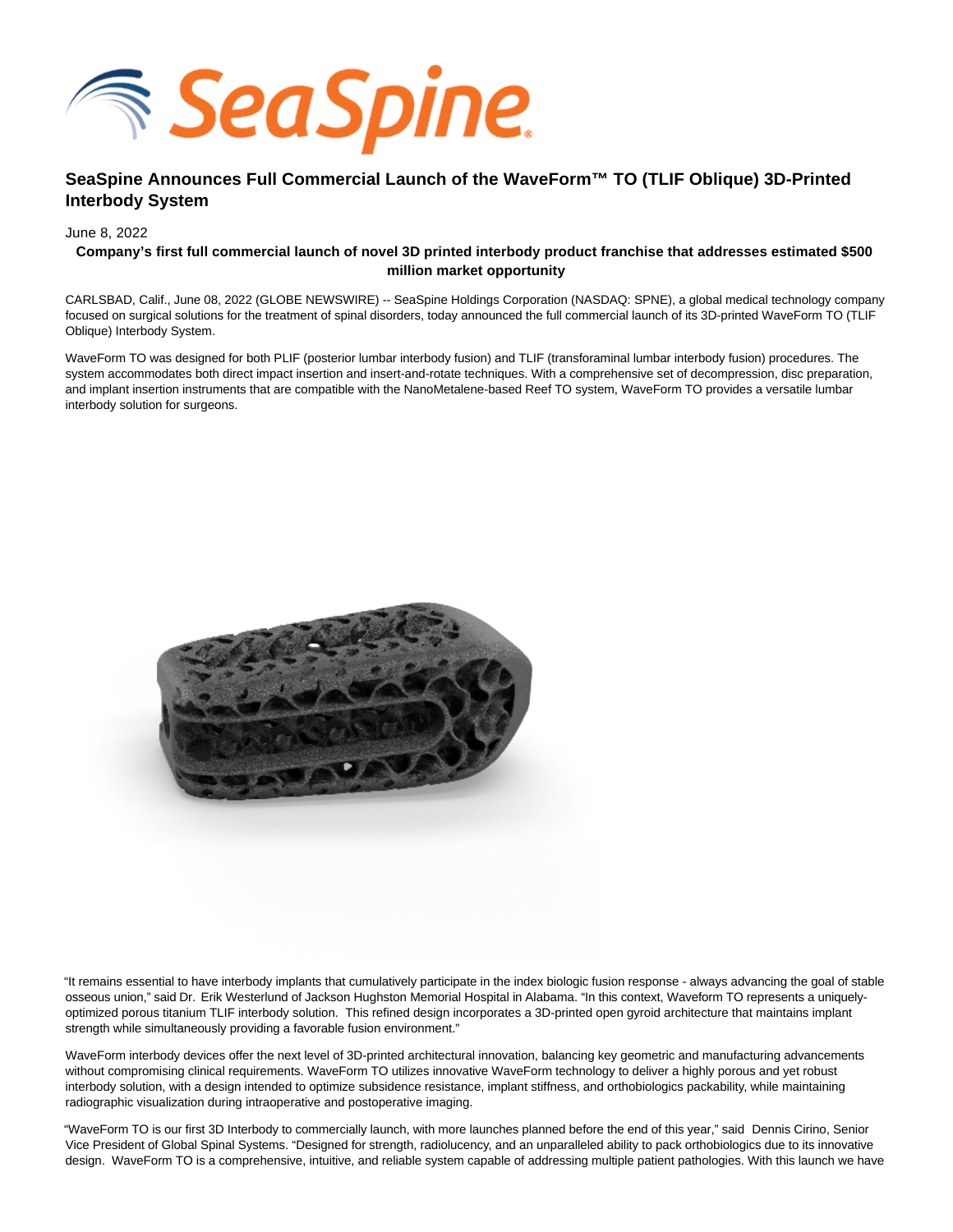an opportunity to address an additional \$500 million market opportunity with this best-in-class technology."

### About SeaSpine

SeaSpine [\(www.seaspine.com\)](http://www.seaspine.com/) is a global medical technology company focused on the design, development and commercialization of surgical solutions for the treatment of patients suffering from spinal disorders. SeaSpine has a comprehensive portfolio of orthobiologics and spinal implants solutions to meet the varying combinations of products that neurosurgeons and orthopedic spine surgeons need to perform fusion procedures on the lumbar, thoracic and cervical spine. SeaSpine's orthobiologics products consist of a broad range of advanced and traditional bone graft substitutes that are designed to improve bone fusion rates following a wide range of orthopedic surgeries, including spine, hip, and extremities procedures. SeaSpine's spinal implants portfolio consists of an extensive line of products to facilitate spinal fusion in degenerative, minimally invasive surgery (MIS), and complex spinal deformity procedures. Expertise in both orthobiologic sciences and spinal implants product development allows SeaSpine to offer its surgeon customers a differentiated portfolio and a complete solution to meet their fusion requirements. SeaSpine currently markets its products in the United States and in approximately 30 countries worldwide.

#### Forward-Looking Statements

SeaSpine cautions you that statements included in this news release that are not a description of historical facts are forward-looking statements that are based on the Company's current expectations and assumptions. Such forward-looking statements include, but are not limited to, statements relating to: the number of additional launches the Company plans before the end of this year in the 3D-printed interbody space; the design of WaveForm TO and its ability to provide a versatile lumbar interbody solution for surgeons; the ability of WaveForm TO to balance key geometric and manufacturing advancements without compromising clinical utility; the ability of WaveForm technology to deliver a highly porous and robust interbody solution and appropriately balance subsidence resistance, implant stiffness, and orthobiologics packability, while maintaining radiographic visualization during intraoperative and postoperative imaging. Among the factors that could cause or contribute to material differences between the Company's actual results and the expectations indicated by the forward-looking statements are risks and uncertainties that include, but are not limited to: unexpected expense and delay, including as a result of developing and supporting the launch of new products, such as Waveform TO, the fact that newly launched products may require substantial additional development activities, which could introduce further expense and delay, or as a result of delay in timely obtaining regulatory clearances; the ability of newly launched products, such as WaveForm TO, to perform as designed and intended and to meet the needs of surgeons and patients, including as a result of the lack of substantial clinical validation of products following limited commercial (or "alpha") launch; and other risks and uncertainties more fully described in the Company's news releases and periodic filings with the Securities and Exchange Commission. The Company's public filings with the Securities and Exchange Commission are available at [www.sec.gov.](http://www.sec.gov/) You are cautioned not to place undue reliance on forward-looking statements, which speak only as of the date when made. SeaSpine does not intend to revise or update any forward-looking statement set forth in this news release to reflect events or circumstances arising after the date hereof, except as may be required by law.

### **Investor Relations Contact**

Leigh Salvo

(415) 937-5402

[ir@seaspine.com](mailto:ir@seaspine.com)

Source: SeaSpine Holdings Corporation

A photo accompanying this announcement is available a[t https://www.globenewswire.com/NewsRoom/AttachmentNg/81077fec-f0da-4c71](https://www.globenewswire.com/Tracker?data=Faydx44tE2d9WSkBqN96L8l87CMtjiuXII9nc0jTqRMo5YEBQHG2OFLdH98JLyRZTXgXNBb3CW5wstCCfacxxgdyooGKeDFFkYT_p6HWN09pwp2_dejqII0f2M8CDW8deZLLEBhxRJNknc11-rh35ld0mQr6MNve3pavjZ-5RHww6rtrSWTMvbMk1s_XDuR5sQOnQ8d4MPljFFC-fabEE0XZGO2_LzZgbqn_HCSCLQrx68vkslCRku3PCYb0KP6fDuI-hRb2gXCXOI_OKTWHPQ==) a5e6-f8e34a96b05e



Source: SeaSpine Holdings Corporation

**WaveForm™ TO (TLIF Oblique) 3D-Printed Interbody System**